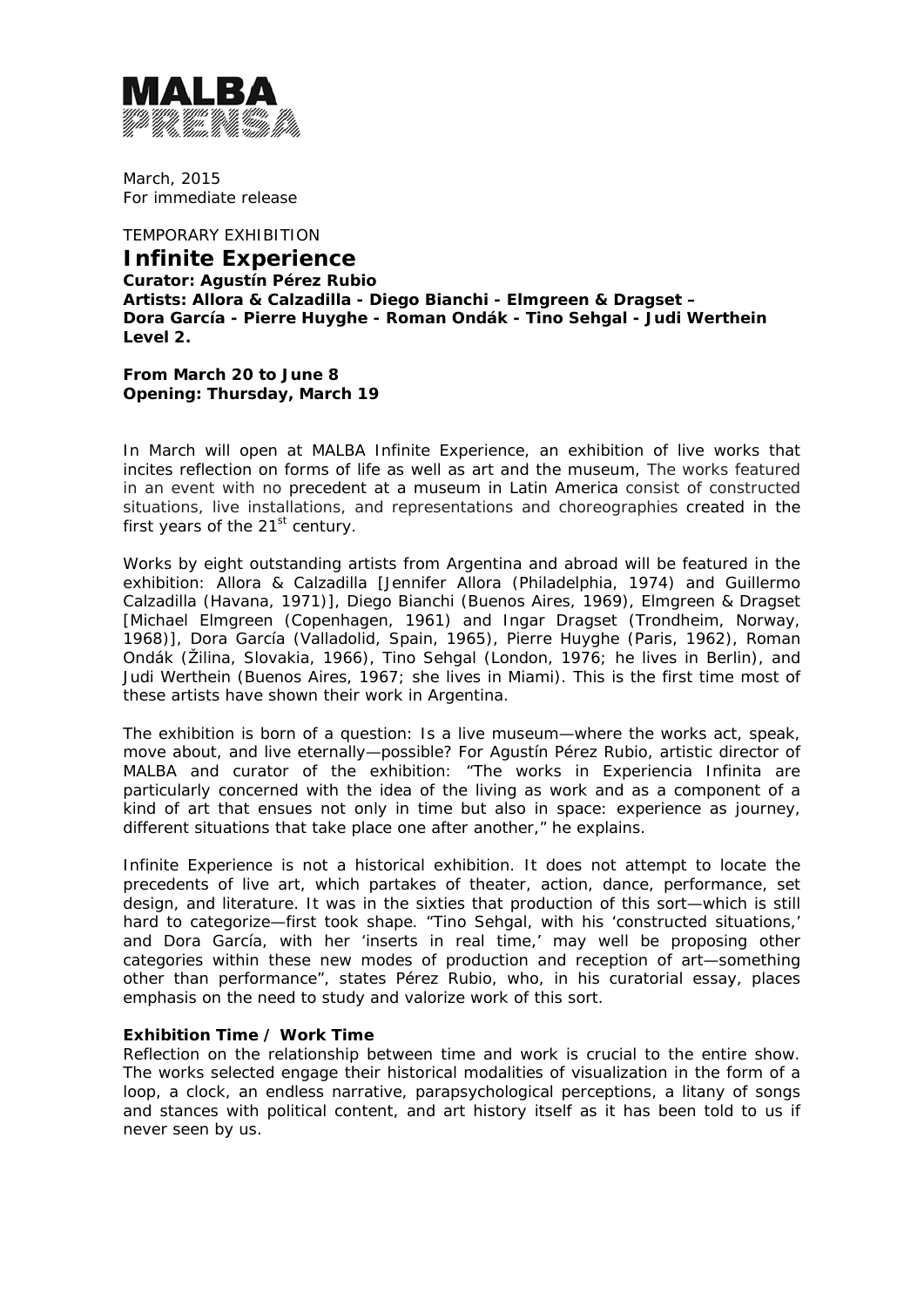

In these works, process is at least as important as result insofar as they consist of the materialization of an action whose duration is the same as that of the exhibition. "Time and its processes are what make the work; they, along with the audience's reactions, questions, and actions, are the work," states Pérez Rubio.

The idea of process is also critically related with the institutional, social, political, and even commercial context. In response to exhibitions of this sort, museums have had to formulate other forms of action as new modes of artistic production have changed, in recent decades, the ways art is perceived, exhibited, circulated, and even collected.

As part of the communication strategy, a special typography was chosen for all the texts and graphic pieces connected to the show. *Alphabet Soup Version 0.0.9 International Anti-Copyright 2001–2002*, created by Matt Chisholm, combines thousands of fragments of different alphabets (Arabic, numerical, Cyrillic, Roman, Greek, etc) to yield over two million signs—an authentic infinite experience that contains "all the letters ever designed in the world."

The exhibition challenges us to consider how we as viewers and as producers working in the museum context relate to art in the 21st century. In this sense, *Infinite Experience* is a platform for exploration, ripe terrain for new—and possibly infinite questions.

### **Catalogue**

In conjunction with the exhibition, MALBA has published a bilingual (Spanish-English) catalogue. The 245-page volume contains the essays "Experiencia infinita: Un museo viviente" by Agustín Pérez Rubio and "El elemento de vida" by Argentine writer Alan Pauls.

As an appendix, the book includes as well "Performance as Experience" by theorist Jean-Pierre Cometti, a text originally published in 2014 in the catalogue to the exhibition *PER/FORM. Cómo hacer cosas con [sin] palabras / PER/FORM. How to Do Things with [out] Word,* Ed. Chantal Pontbriand. Centro de Arte Dos de Mayo, Madrid, Spain.

The book contains as well brief biographies of the artists, texts describing and images of the works on exhibit, as well as photographs of conceptually similar earlier projects by participating artists.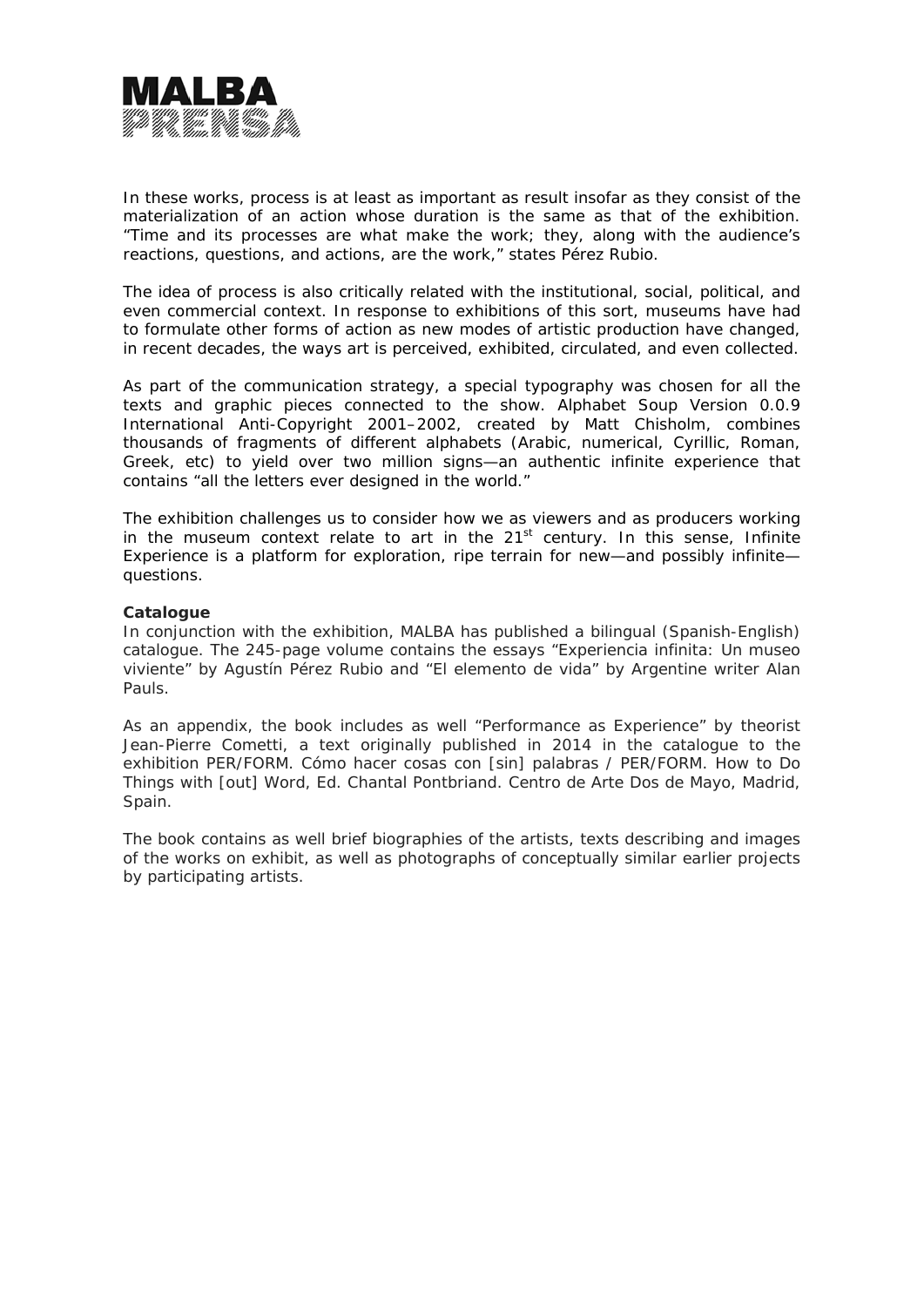

**ARTISTS** 

 $\overline{\phantom{a}}$ 

### **Allora & Calzadilla**

**Jennifer Allora** (Philadelphia, 1974) and **Guillermo Calzadilla** (Havana, 1971) are a collaborative duo (established in 1995) that live and work in San Juan, Puerto Rico. The work of Allora & Calzadilla emerges from the strategic collision of objects, contexts, and references, all informed by an extensive engagement with research. Their experimental and interdisciplinary body of work—often a unique mix of sculpture, photography, performance, sound, and video—result in unexpected juxtapositions that reflect on everything from deep history to contemporary geopolitical realities, exposing their complicated dynamics, destabilizing and reordering them in poetic ways.

Allora & Calzadilla have had monographic exhibitions worldwide, including at the Philadelphia Museum of Art; Fabric Workshop & Museum, Philadelphia; REDCAT, Los Angeles (2014); Fondazione Nicola Trussardi at Palazzo Cusani, Milan (2013); Kaldor Art Projects, Sydney; Indianapolis Museum of Art (2012); Museum of Modern Art (MoMA), New York; Kunstmuseum Krefeld; National Museum, Oslo; Temporäre Kunsthalle, Berlin (2009); Haus Der Kunst, Munich; Kunstverein München; Stedelijk Museum, Amsterdam (2008); Serpentine Gallery and Whitechapel Art Gallery, London; Renaissance Society, Chicago; San Francisco Art Institute; Kunsthalle Zürich (2007); Dallas Museum of Art; Palais de Tokyo, Paris; S.M.A.K., Ghent (2006); ICA Boston (2004), and Walker Art Center, Minneapolis (2004), among others. Among numerous group exhibitions, they participated in dOCUMENTA (13), Kassel (2012); Whitney Biennial (2006), and Gwangju (2014, 2008, 2004), São Paulo (2010, 1998), Sharjah (2007), Istanbul (2007), Lyon (2007, 2005), Venice (2005) and Lima (2002) biennials. Allora & Calzadilla represented the United States in the 2011 Venice Biennale. Their work can be found in collections including the Guggenheim Museum, MoMA, Musée d'Art Moderne de la Ville de Paris/Arc, the Centre Pompidou, the Philadelphia Museum of Art and Tate Modern, among others.

**Diego Bianchi (Buenos Aires, 1969)** Envisions artistic practice as space of improvisation and indetermination. His work often generates all-encompassing spatial situations that place the viewer in an environment whose aesthetic-conceptual arrangements have been distorted to establish opposing parameters of order and reading.

His installations and sculptures interrogate the processes of obsolesce and decay experienced by consumer objects, the worth of "the worthless," the symbiosis between objects and persons, the assimilation of body as object, dystopian social processes, the possible and absurd interconnections between the world's things. He formulates exhibition scenarios where works (sculptures, objects, situations) are capable of absorbing and captivating external senses, as if they were receptacles in which what is happening around them can resonate. His projects often include performers doing specific and simple things like micro-fictions that enable greater inclusion of the real.

His projects include *Wasted Age*, Perez Art Museum, Miami (2015); *Suspensión de la incredulidad* (MALBA, 2015; ARCO, 2014); *ON ON ON Indetermination*, ABC, Berlin (2014); *Under de si*, a collaborative project with Luis Garay, TACEC, La Plata, Argentina; *Into the Wild Meaning*, Visual Arts Center, University of Texas at Austin; *Feel Free Feel Fear*, *Slow Burn. An Index of Possibilities*, Tilburg; *Market or Die*, 13th Istanbul Biennial (2013); *The Ultimate Realities*, 11th Lyon Biennale, France; *Ensayo de situación*, Universidad Di Tella, Buenos Aires (2012); *La crisis es estética*, 10th Havana Biennial (2009).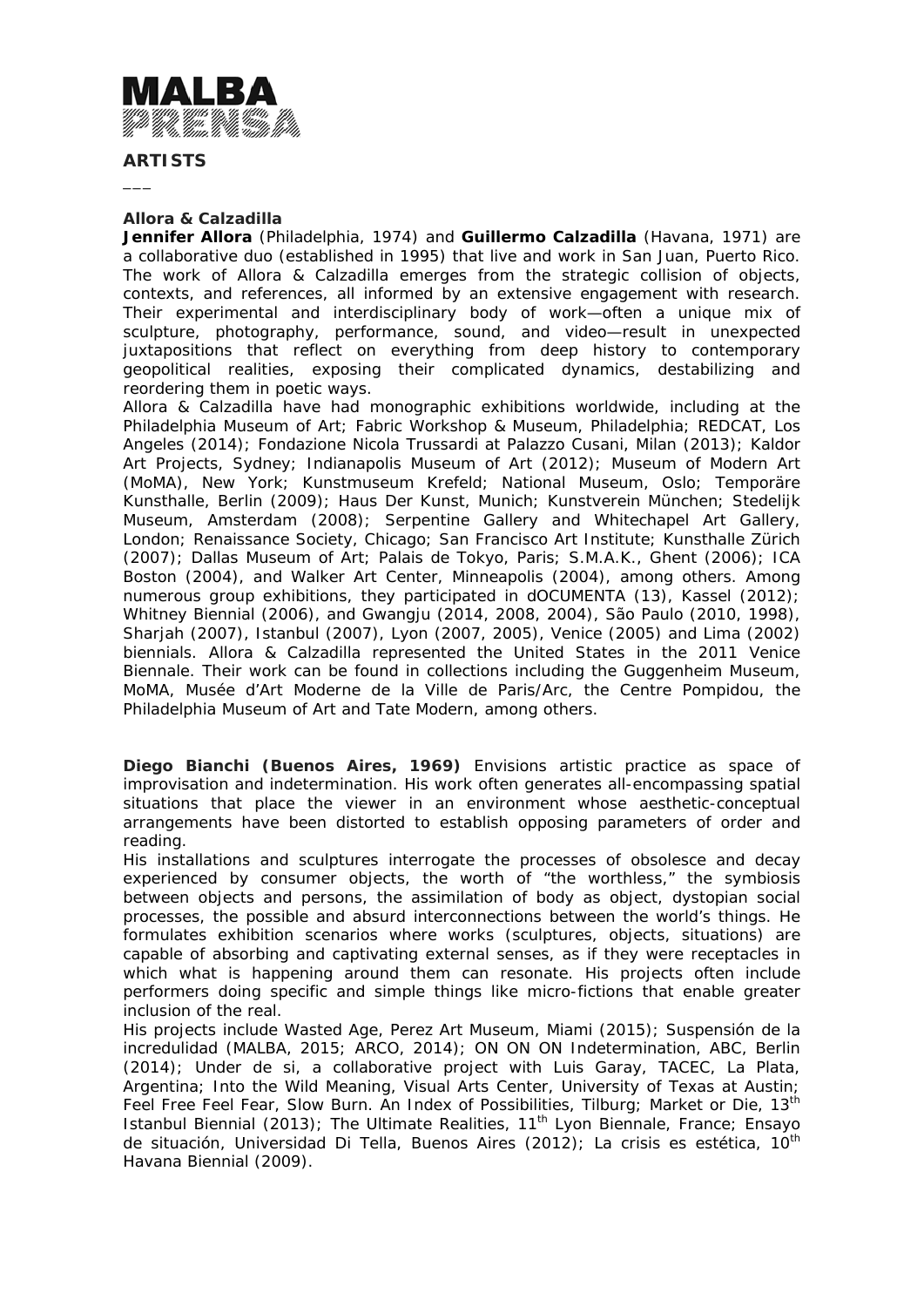

**Dora García (Valladolid, 1965)** Lives and works in Barcelona. Her work addresses the parameters and conventions that govern how art is presented, the question of time (real or fictitious), and the limits between reality and representation. Her work formulates reality as multiple and uncertain, exploring the relationships between artist, work, and viewer. Like a film director, she tells (or simply selects) stories, triggers situations, or places us on a stage, turning us into participants in a game whose rules, though akin to reality, incite a questioning of it. Her work, which is conceptual in nature, consists of texts, photographs, and installations restricted to a specific location. She often uses the performance medium. Her projects include *The Joycean Society*, Fondation Prince Pierre de Monaco, Giudecca, 55th Venice Biennale (2013); dOCUMENTA (13), Kassel (2012); *The Inadequate*, Spanish Pavilion, 54th Venice Biennale (2011); *Power to the People: Contemporary Conceptualism and the Object in Art*, The Australian Centre for Contemporary Art, Southbank, Victoria (2011); *I Am a Judge*, Kunsthalle Bern (2010); *Rooms, Conversations*, Galerie fur Zeitgenossische Kunst, Leipzig (2007); *Code inconnu*, S.M.A.K., Ghent; *Todas las historias*, Museo Nacional Centro de Arte Reina Sofía, Madrid (2006).

### **Elmgreen & Dragset**

**Michael Elmgreen** (Copenhagen, 1961) and **Ingar Dragset** (Trondheim, 1969) are based in Berlin and London and have worked together as an artist duo since 1995. They have held numerous solo exhibitions worldwide, including at the Statens Museum for Kunst, Copenhagen; Astrup Fearnley Museet, Oslo; Victoria and Albert Museum, Serpentine Gallery and Tate Modern, London; Museum Boijmans van Beuningen, Rotterdam; ZKM Museum of Modern Art, Karlsruhe; MUSAC, León; The Power Plant, Toronto, and Kunsthalle Zürich. Their work has been included in the Liverpool, Singapore, Moscow, Gwangju, São Paulo, Istanbul, and Berlin biennials, and in 2009 they received a special mention for their exhibition The Collectors in the Nordic and Danish Pavilions at the 53<sup>rd</sup> Venice Biennale.

**Pierre Huyghe (París, 1962)** Lives and works in Paris and New York. Taking the exhibition and its ritual as an object in itself, Pierre Huyghe has worked to change the paradigm of this encounter, exploring the possibility of this dynamic experience. He constructs time-based situations, a self-generating network in which emergence and rhythm are indeterminate and exist beyond our presence. He has had numerous international solo exhibitions at such venues as the Los Angeles County Museum of Art and Museum Ludwig, Cologne (2014); Centre Pompidou, Paris (2013-2014); Museo Tamayo Arte Contemporáneo, Mexico City (2012); Museo Nacional Centro de Arte Reina Sofía, Madrid, and The Art Institute of Chicago (2010); Tate Modern, London (2006); Moderna Museet, Stockholm and the Irish Museum of Modern Art, Dublin (2005); Castello di Rivoli Museo d'Arte Contemporanea, Turin (2004); Solomon R. Guggenheim Museum, and DIA Center for the Arts, New York (2003); Van Abbemuseum, Eindhoven (2001); Museum of Contemporary Art, Chicago (2000), and Musée d'Art Moderne de la Ville de Paris (1998). He has also participated in a number of international art shows, including dOCUMENTA (13) (2012) and 11 (2002); the Istanbul Biennial (1999); the Carnegie International, Pittsburgh (1999); Manifesta 2, Luxembourg (1998); the  $2^{nd}$  Johannesburg Biennial (1997), and the Lyon Biennale of Contemporary Art (1995). He has received a number of awards, including the Roswitha Haftmann Award (2013), the Smithsonian Museum's Contemporary Artist Award (2010), the Hugo Boss Prize, Guggenheim Museum (2002), and a DAAD in Berlin (1999–2000).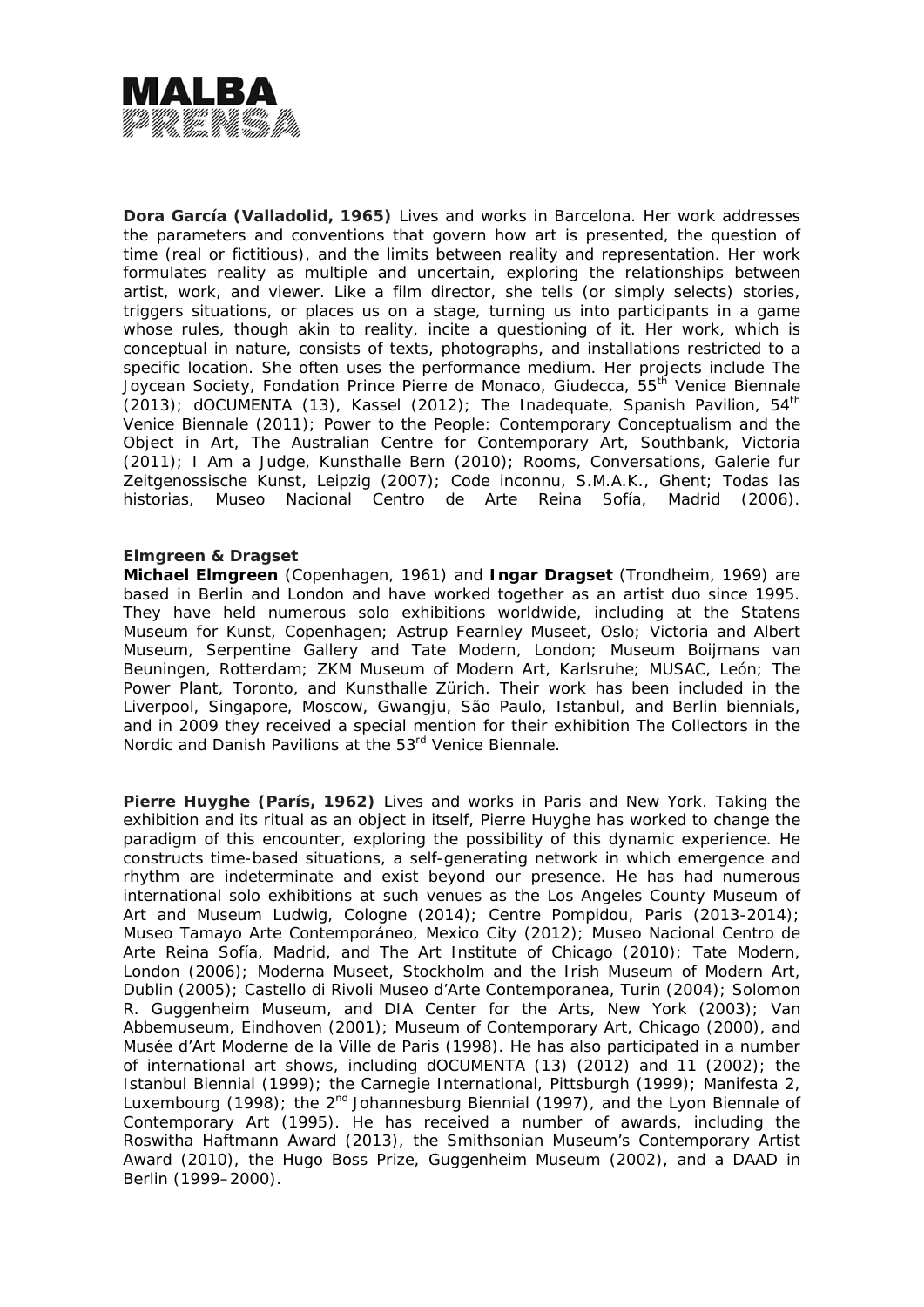

**Roman Ondák** (Žilina, Slovakia, 1966) lives and works in Bratislava. Ondák's work, which might take the form of installation, photography, drawing, and performance art, explores specific situations, which very often involve people he has some relationship with. Asking them to follow his instructions while also interjecting their own creativity, the result is a controlled study of collective imagination, and the creation of a work of art with a multitude of participants. He deconstructs structures, hierarchies, sites or rituals and calls upon spectators to be an active part of the works and to become both art objects and the protagonists of a performance. Participation by the audience has an impact on the artist's critical consideration of concepts such as authorship, and authorship, and identity. Ondák's solo exhibitions include MoMA, New York; Tate Modern, London; Museo Nacional Centro de Arte Reina Sofía, Madrid; Modern Art Oxford; Deutsche Guggenheim, Berlin; K21, Düsseldorf; Musée d'Art Moderne de la Ville de Paris and Kunsthaus Zürich. He has participated in group exhibitions at the Museum of Contemporary Art, Chicago; Centre Pompidou, Paris; Stedelijk Museum, Amsterdam; Hamburger Bahnhof - Museum für Gegenwartkunst, Berlin; Fundación Jumex, Mexico City; dOCUMENTA (13), Kassel (2012); and Gwangju (2014), Venice (2011, 2009, 2003), Berlin (2010), Shanghai (2008) and São Paulo (2006) biennials.

**Tino Sehgal** (London, 1976) is a Berlin-based artist who constructs situations that challenge conventional art-and-spectator relationships. Sehgal's practice has been shaped by his formative studies in dance and economics, and uses the museum and related institutions—galleries, art fairs, and private collections—as its arena.

Tino Sehgal has had solo shows, among others, at the Stedelijk Museum, Amsterdam (2015, 2006); Ullens Center for Contemporary Art, Beijing (2013); Tate Modern, London (2012); Solomon R. Guggenheim Museum, New York (2010); Magasin 3, Stockholm Konsthall (2008); Walker Art Center, Minneapolis; Museum of Contemporary Art Chicago (2007); Kunsthaus Bregenz, Austria; Fundação de Serralves, Porto (2005), and Van Abbemuseum, Eindhoven (2004). Furthermore, Sehgal's work was presented at the Roman Agora in Athens (2014), Venice Biennale in Venice (2013, 2005, 2003); dOCUMENTA (13), Kassel (2012), and Gwangju (2010) and Berlin (2006) biennials. For *Yet Untitled* he was awarded with the Golden Lion at the Venice Biennale in 2013.

**Judi Werthein** (Buenos Aires, 1967) lives and works in Buenos Aires and New York City. She focuses her artistic practice on the process of formation/construction of the individual and collective subject, with a particular interest in the interpretation of the misunderstanding of the notion of identity. Understanding identities as flexible and plastic rather than static or fixed, she articulates her interests through the language of mainstream culture, presenting the stereotypes of the Western conception from an uncanny perspective. Her work has been shown at solo and group exhibitions in centers and museums such as the Tate Modern, London; De Appel, Amsterdam; The Aldrich Museum of Contemporary Art, Ridgefield, Connecticut; The Bronx Museum for the Arts, New York, and the Center for Contemporary Art, Vilnius. Werthein has also participated in Manifesta 7, Bolzano; InSite\_05, San Diego/Tijuana; the Pontevedra Biennial, Galicia, and the 7<sup>th</sup> Havana Biennial, among other art fairs and biennials. She is the founder and codirector, together with Roberto Jacoby, of the Centro de Investigaciones Artísticas in Buenos Aires, Argentina.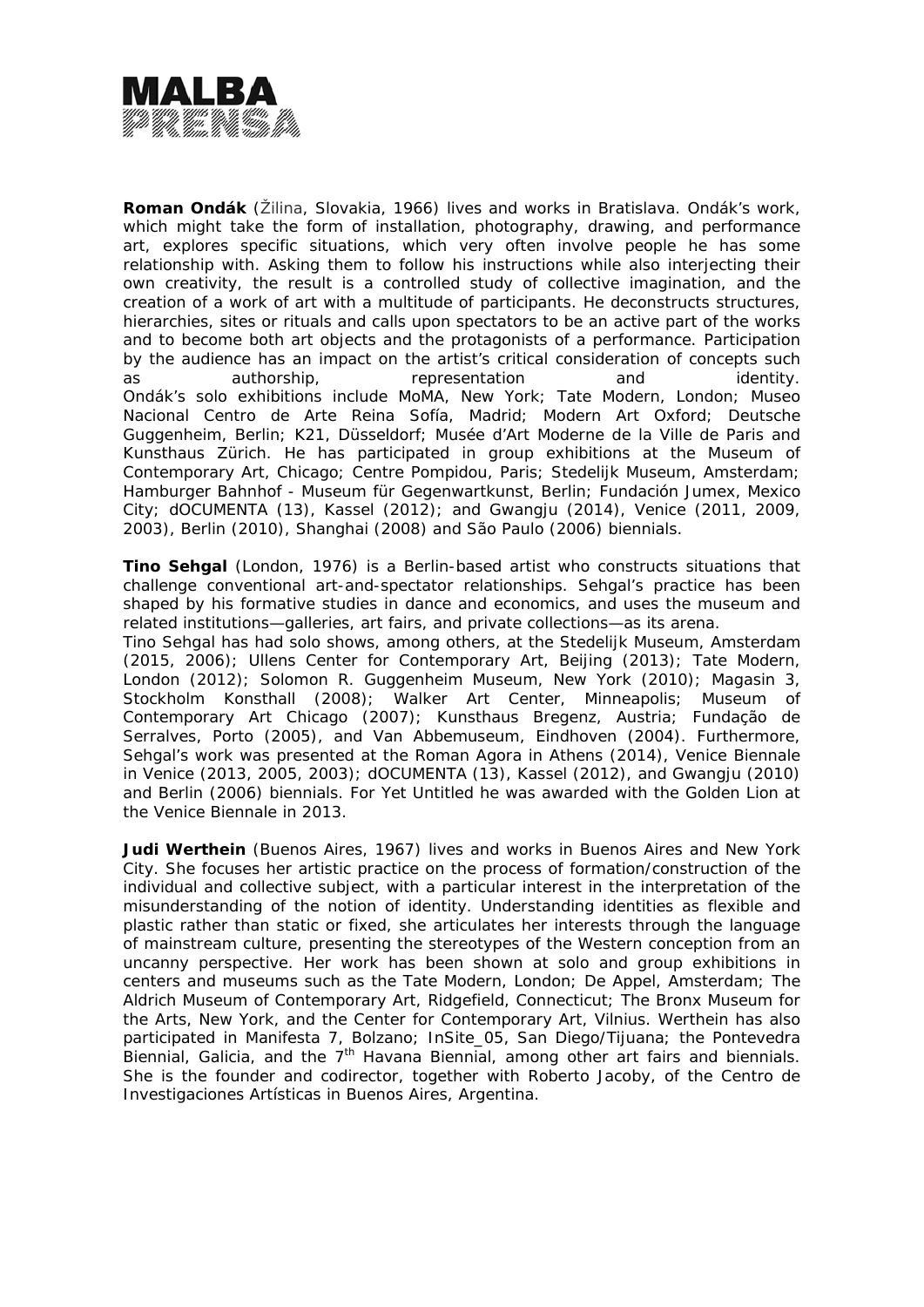

## **PUBLIC PROGRAMS**

**Guided Tours** Thursdays, Fridays, and Sundays at 5:00 p.m.

# **ART AND THOUGHT**

**\_\_\_** 

**Encounters with the artists** 

ENCOUNTER I **Dora García: Sixth Sense**  Friday, March 20, 11:00 a.m.

Like art, religion, and magic, extrasensory perception has been excluded from what are considered legitimate forms of the construction of knowledge for centuries. Nonetheless, many believe that clairvoyance, fortunetelling, and telepathy provide access to information that our senses deny or hide. From scientific and artistic perspectives, Dora García, along with Alejandro Parra—director of the Instituto de Psicología Paranormal—formulates a series of paranormal experiences that question what we understand as knowledge, proposing an expansion of the ways we relate to our senses.

*In collaboration with the Instituto de Psicología Paranormal de Buenos Aires. The presentation of extrasensory experiences continues in April and May in the framework of* ESP*, Dora García's piece in Experiencia infinita.*

ENCOUNTER II **Judi Werthein: Recounted Works**  Saturday, March 21, 7:00 p.m.

In the framework of conversations with artists in the exhibition, Judi Werthein and Agustín Pérez Rubio, artistic director of MALBA, will hold a discussion that aims to contextualize and expand Werthein's work in the exhibition. On the basis of narratives, stories, and memories, the conversation with the artist complicates the relationship between truth and fiction while organizing a parallel and affective version of contemporary art history.

## **LITERATURE**

**\_\_\_** 

**COURSE Time and Eternity Experiences of time in texts by Borges and Nietzsche By Leandro Pinkler**  Wednesdays, March 11, 18, and 25 and April 1, from 10:30 a.m. to 12:00 noon Library. Cost: \$680. Discounts for members of Amigos MALBA. Enrollment at the front desk from Monday to Sunday, 12:00 noon to 7:30 p.m.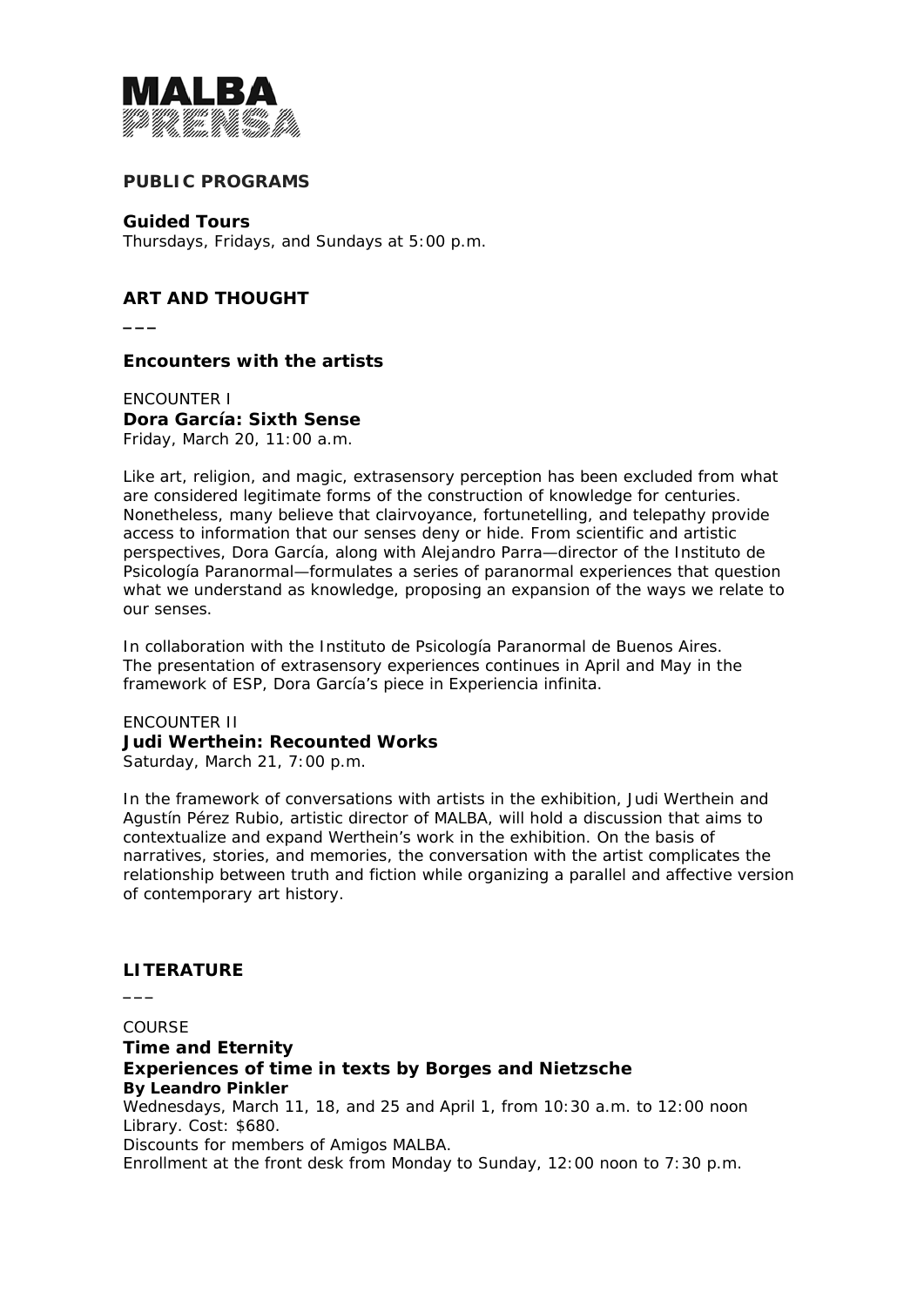

The course formulates the organization of different nuisances of the experience of time: chronological (quantitative and linear) time, the time of kairos (the flavor of the vital moment), and aion (eternity that can be experienced in this life in the aesthetic emotion of the everlasting instant). In response to the accelerated pace of urban life rushing forward, it is enriching to remember a more authentic dimension of existence beyond the urgency of "time is money." In four sessions, we will explore this dimension in texts by Borges ("A History of Eternity") and in Nietzsche's intuitions.

Class 1. Brief history of the conception of time. The myth of Chronos, his association with Greek Khronos (chronological time) and with Roman Saturn. The *hic et nunc* (here and now): What is the instant? How does present time vanish into the past (Saint Augustin)

Class 2. Comments on Borges's "A History of Eternity." Time as "moving image of eternity" in Plato's "Timaeus." Eternity in Christian philosophy. The experience of the eternal instant in the perception of the moment.

Class 3. Reading of Borges's "Circular Time" and "The Doctrine of Cycles." Cosmic ages and cycles in ancient and Eastern teachings. Borges's criticism of Nietzsche's conception of the eternal return. Federico Nietzsche's abysmal thinking in "Thus Spoke Zarathustra," the liberation of the spirit from the weight of saturnine time.

Class 4. Sacred and profane time. The experience of the eternal instant in aesthetic, erotic, and ritual sensibilities. Eliade and Coomaraswamy's studies of the sacred time of ritual and the intersection of terrestrial life and endless life. States of consciousness and perception of time.

#### **Leandro Pinkler**

He has a degree in literature from the Universidad de Buenos Aires where he also teaches Greek language and culture. He has translated Sophocles and works of Greek mythology and religion. He has written a number of studies on the history of religion, Nietzsche's philosophy, and Guénon's traditional thought. He contributed to the UNESCO's Latin American Dictionary of Bioethics. He has participated in research groups at the CONICET and the UBACYT. He is an associate professor at the Fundación Centro Psicoanalítico Argentino, director of the Centro de Estudios Ariadna, and co-director of El hilo de Ariadna publishers.